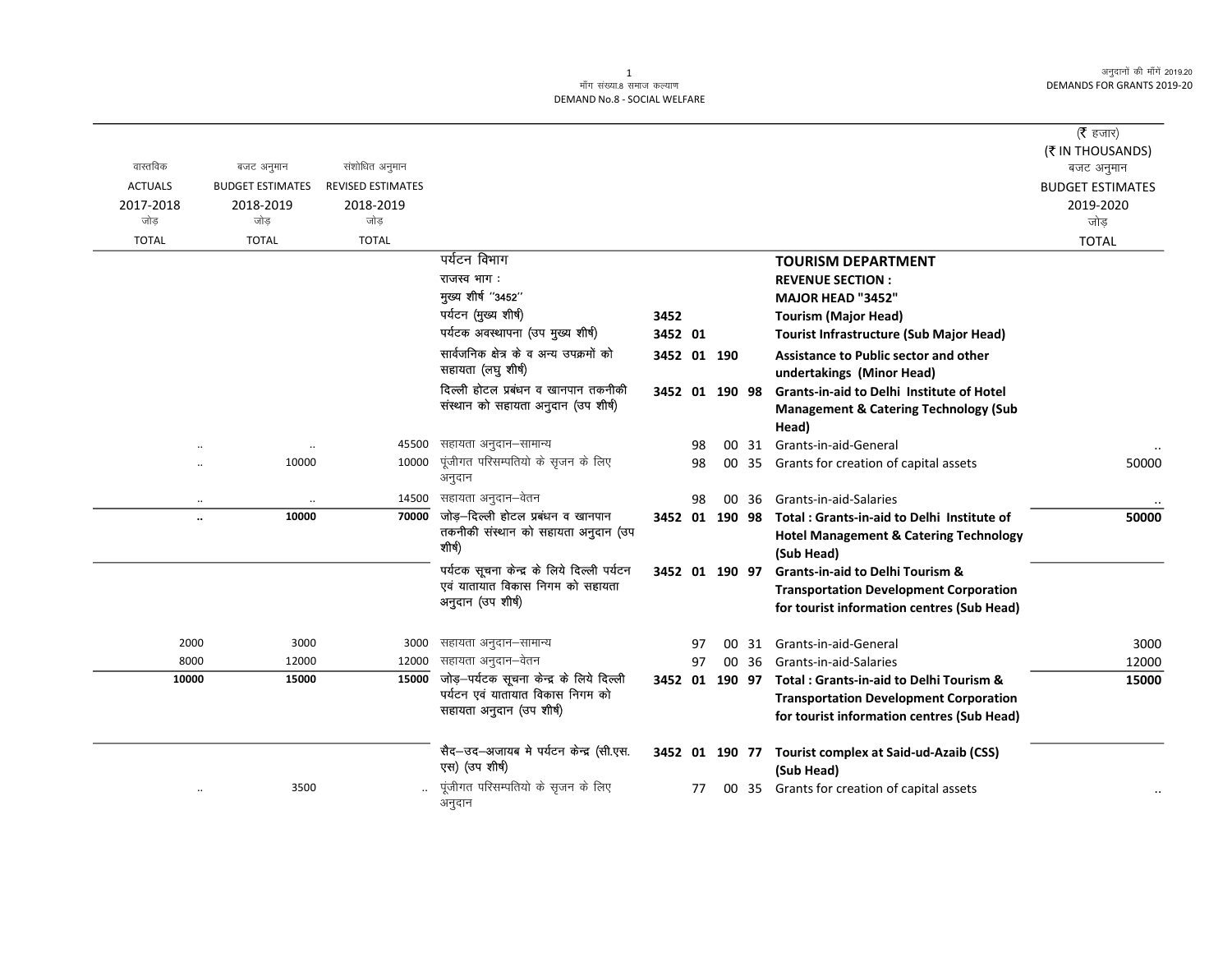## 2<br>माँग संख्या.8 समाज कल्याण DEMAND No.8 - SOCIAL WELFARE

|                      |                         |                          |                                            |                |    |        |       |                                                           | ( <b>रै</b> हजार)                    |
|----------------------|-------------------------|--------------------------|--------------------------------------------|----------------|----|--------|-------|-----------------------------------------------------------|--------------------------------------|
| वास्तविक             | बजट अनुमान              | संशोधित अनुमान           |                                            |                |    |        |       |                                                           | (₹ IN THOUSANDS)                     |
| <b>ACTUALS</b>       | <b>BUDGET ESTIMATES</b> | <b>REVISED ESTIMATES</b> |                                            |                |    |        |       |                                                           | बजट अनुमान                           |
|                      |                         |                          |                                            |                |    |        |       |                                                           | <b>BUDGET ESTIMATES</b><br>2019-2020 |
| 2017-2018<br>जोड     | 2018-2019<br>जोड        | 2018-2019<br>जोड         |                                            |                |    |        |       |                                                           | जोड                                  |
| <b>TOTAL</b>         | <b>TOTAL</b>            | <b>TOTAL</b>             |                                            |                |    |        |       |                                                           | <b>TOTAL</b>                         |
| $\ddot{\phantom{0}}$ | 3500                    |                          | जोड़- सैद-उद-अजायब मे पर्यटन केन्द्र       | 3452 01 190 77 |    |        |       | <b>Total: Tourist complex at Said-ud-Azaib</b>            |                                      |
|                      |                         |                          | (सी.एस.एस) (उप शीर्ष)                      |                |    |        |       | (CSS) (Sub Head)                                          |                                      |
|                      |                         |                          | सरकारी स्कूलों में छात्रों के कौशल विकास   |                |    |        |       | 3452 01 190 76 Grants-in-aid to Delhi Institute of Hotel  |                                      |
|                      |                         |                          | के लिए दि.इ.हो.मै.कै.टे. को सहायता         |                |    |        |       | <b>Management &amp; Catering Technology for</b>           |                                      |
|                      |                         |                          | अनुदान (उप शीर्ष)                          |                |    |        |       | Skill Development of student in                           |                                      |
|                      |                         |                          |                                            |                |    |        |       | <b>Government Schools (Sub Head)</b>                      |                                      |
| $\ddot{\phantom{0}}$ | 7000                    | 500                      | सहायता अनुदान–सामान्य                      |                | 76 |        | 00 31 | Grants-in-aid-General                                     | 700                                  |
| $\ddotsc$            | 3000                    | 200                      | सहायता अनुदान–वेतन                         |                | 76 |        | 00 36 | Grants-in-aid-Salaries                                    | 300                                  |
| $\ddot{\phantom{a}}$ | 10000                   | 700                      | जोड़– सरकारी स्कूलों में छात्रों के कौशल   | 3452 01 190 76 |    |        |       | Total: Grants-in-aid to Delhi Institute of                | 1000                                 |
|                      |                         |                          | विकास के लिए दि.इ.हो.मै.कै.टे. को          |                |    |        |       | <b>Hotel Management &amp; Catering Technology</b>         |                                      |
|                      |                         |                          | सहायता अनुदान (उप शीर्ष)                   |                |    |        |       | for Skill Development of student in                       |                                      |
|                      |                         |                          |                                            |                |    |        |       | <b>Government Schools (Sub Head)</b>                      |                                      |
| 10000                | 38500                   | 85700                    | जोड़- सार्वजनिक क्षेत्र के व अन्य उपक्रमों | 3452 01 190    |    |        |       | <b>Total - Assistance to Public sector and</b>            | 66000                                |
|                      |                         |                          | को सहायता (लघु शीर्ष)                      |                |    |        |       | other undertakings (Minor Head)                           |                                      |
| 10000                | 38500                   | 85700                    | जोड़-पर्यटक अवस्थापना (उप मुख्य शीर्ष)     | 3452 01        |    |        |       | <b>Total - Tourist Infrastructure (Sub Major</b><br>Head) | 66000                                |
|                      |                         |                          | सामान्य (उप मुख्य शीर्ष)                   | 3452 80        |    |        |       | <b>General (Sub Major Head)</b>                           |                                      |
|                      |                         |                          | निर्देशन व प्रशासन (लघु शीर्ष)             | 3452 80        |    | 001    |       | Direction & Admn. (Minor Head)                            |                                      |
|                      |                         |                          | पर्यटन निदेशालय (उप शीर्ष)                 | 3452 80        |    | 001 95 |       | Dte. of Tourism (Sub Head)                                |                                      |
| 9852                 | 13150                   | 12200                    | वेतन                                       |                | 95 |        | 00 01 | Salaries                                                  | 13000                                |
| $\ddotsc$            | 100                     |                          | मजदूरी                                     |                | 95 |        | 00 02 | Wages                                                     |                                      |
| 140                  | 700                     | 700                      | चिकित्सा उपचार                             |                | 95 |        | 00 06 | <b>Medical Treatment</b>                                  | 900                                  |
| 100                  | 100                     | 100                      | घरेलू यात्रा व्यय                          |                | 95 |        | 00 11 | <b>Domestic Travel Expenses</b>                           | 100                                  |
| $\ddot{\phantom{0}}$ | 100                     |                          | विदेश यात्रा व्यय                          |                | 95 |        |       | 00 12 Foreign Travel Expenses                             | 100                                  |
| 615                  | 1100                    | 900                      | कार्यालय व्यय                              |                | 95 |        | 00 13 | <b>Office Expenses</b>                                    | 900                                  |
|                      |                         |                          | सूचना तकनीक                                |                | 95 | 99     |       | <b>Information Technology</b>                             |                                      |
| 6                    | 300                     | 300                      | कार्यालय व्यय                              |                | 95 |        | 99 13 | <b>Office Expenses</b>                                    | 300                                  |
| 10713                | 15550                   | 14200                    | जोड़—पर्यटन निदेशालय (उप शीर्ष)            | 3452           | 80 |        |       | 001 95 Total - Dte. of Tourism (Sub Head)                 | 15300                                |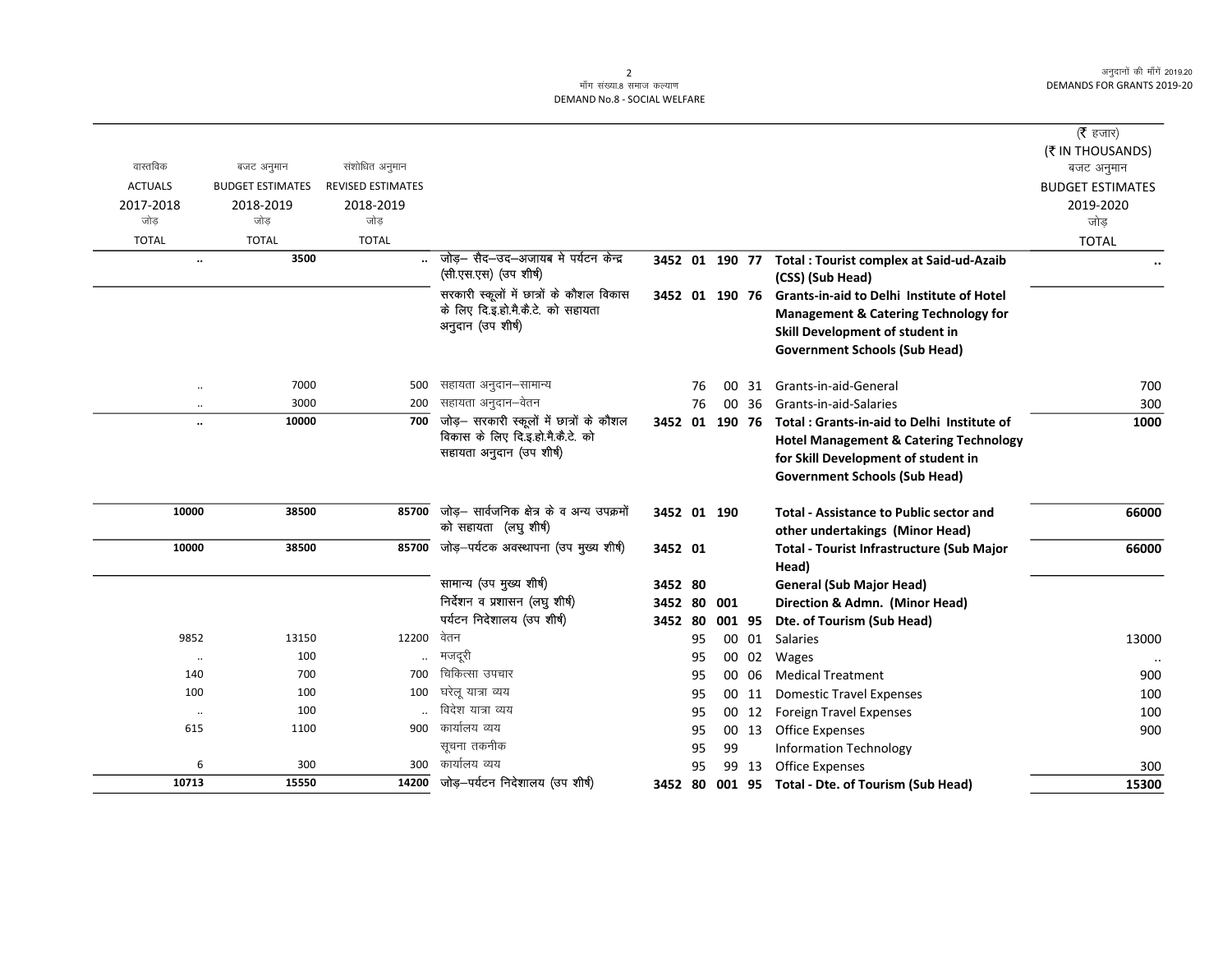|                |                         |                          |                                                                                  |                |    |        |       |                                                          | (रै हजार)               |
|----------------|-------------------------|--------------------------|----------------------------------------------------------------------------------|----------------|----|--------|-------|----------------------------------------------------------|-------------------------|
|                |                         |                          |                                                                                  |                |    |        |       |                                                          | (₹ IN THOUSANDS)        |
| वास्तविक       | बजट अनुमान              | संशोधित अनुमान           |                                                                                  |                |    |        |       |                                                          | बजट अनुमान              |
| <b>ACTUALS</b> | <b>BUDGET ESTIMATES</b> | <b>REVISED ESTIMATES</b> |                                                                                  |                |    |        |       |                                                          | <b>BUDGET ESTIMATES</b> |
| 2017-2018      | 2018-2019               | 2018-2019                |                                                                                  |                |    |        |       |                                                          | 2019-2020               |
| जोड            | जोड                     | जोड                      |                                                                                  |                |    |        |       |                                                          | जोड                     |
| <b>TOTAL</b>   | <b>TOTAL</b>            | <b>TOTAL</b>             |                                                                                  |                |    |        |       |                                                          | <b>TOTAL</b>            |
|                |                         |                          | यात्रा संचालकों, पर्यटन एजेंसियों और भ्रमण<br>एजेंटों को लाइसेंस देना (उप शीर्ष) | 3452 80 001 90 |    |        |       | Licensing of tour operators, travel agents               |                         |
|                |                         |                          |                                                                                  |                |    |        |       | and excursion agents (Sub Head)                          |                         |
| 2709           | 3600                    | 3550                     | वेतन                                                                             |                | 90 |        |       | 00 01 Salaries                                           | 3650                    |
| 84             | 400                     | 400                      | चिकित्सा उपचार                                                                   |                | 90 |        | 00 06 | <b>Medical Treatment</b>                                 | 500                     |
| $\ldots$       | 50                      | 50                       | घरेलू यात्रा व्यय                                                                |                | 90 |        | 00 11 | <b>Domestic Travel Expenses</b>                          | 50                      |
| 813            | 2500                    | 2500                     | कार्यालय व्यय                                                                    |                | 90 |        | 00 13 | <b>Office Expenses</b>                                   | 2500                    |
| 3606           | 6550                    | 6500                     | जोड़–यात्रा संचालकों, पर्यटन एजेंसियों और                                        | 3452 80        |    | 001 90 |       | <b>Total - Licencing of Tour Operators, Travel</b>       | 6700                    |
|                |                         |                          | भ्रमण एजेंटों को लाइसेंस देना (उप शीर्ष)                                         |                |    |        |       | <b>Agents and Excursion Agents (Sub Head)</b>            |                         |
| 14319          | 22100                   | 20700                    | जोड़- निर्देशन व प्रशासन (लघु शीर्ष)                                             | 3452 80 001    |    |        |       | <b>Total - Direction &amp; Admn. (Minor Head)</b>        | 22000                   |
|                |                         |                          | प्रोत्साहन एवम प्रचार (लघु शीर्ष)                                                | 3452 80        |    | 104    |       | <b>Promotion &amp; Publicity (Minor Head)</b>            |                         |
|                |                         |                          | दिल्ली एक गंतव्य-पर्यटन को प्रोत्साहन                                            | 3452 80        |    | 104 71 |       | Promotion of Tourism - Delhi as a                        |                         |
|                |                         |                          | (उपशीर्ष)                                                                        |                |    |        |       | destination (Sub Head)                                   |                         |
| 53542          | 90500                   | 75000                    | सहायता अनुदान–सामान्य                                                            |                | 71 |        | 00 31 | Grants-in-aid-General                                    | 84000                   |
| 12000          | 15000                   | 15000                    | सहायता अनुदान–वेतन                                                               |                | 71 | 00     | 36    | Grants-in-aid-Salaries                                   | 15000                   |
| 65542          | 105500                  | 90000                    | जोड़– दिल्ली एक गंतव्य–पर्यटन को<br>प्रोत्साहन (उप शीर्ष)                        | 3452 80        |    | 104 71 |       | Total: Promotion of Tourism - Delhi as a                 | 99000                   |
|                |                         |                          |                                                                                  |                |    |        |       | destination (Sub Head)                                   |                         |
|                |                         |                          | पर्यटन आधारभूत ढॉचा (उप शीर्ष)                                                   | 3452 80        |    |        |       | 104 70 Tourism infrastructure (Sub Head)                 |                         |
| 32000          | 50000                   | 45000                    | पूंजीगत परिसम्पतियो के सृजन के लिए<br>अनुदान                                     |                | 70 |        |       | 00 35 Grants for creation of capital assets              | 40000                   |
| 32000          | 50000                   | 45000                    | जोड़- पर्यटन आधारभूत ढॉचा (उप शीर्ष)                                             |                |    |        |       | 3452 80 104 70 Total : Tourism infrastructure (Sub Head) | 40000                   |
|                |                         |                          | प्रवेश द्वारों का सौन्दर्यीकरण (उप शीर्ष)                                        |                |    |        |       | 3452 80 104 67 Beautification of entry points (Sub Head) |                         |
|                |                         |                          |                                                                                  |                |    |        |       |                                                          |                         |
| 20269          | 21000                   | 21000                    | सहायता अनुदान–सामान्य                                                            |                | 67 | 00     | 31    | Grants-in-aid-General                                    | 210000                  |
| 4000           | 4000                    | 4000                     | सहायता अनुदान–वेतन                                                               |                | 67 | 00     | 36    | Grants-in-aid-Salaries                                   | 40000                   |
| 24269          | 25000                   | 25000                    | जोड़- प्रवेश द्वारों का सौन्दर्यीकरण (उप<br>शीर्ष)                               | 3452 80        |    | 104 67 |       | <b>Total: Beautification of entry points (Sub</b>        | 250000                  |
|                |                         |                          |                                                                                  |                |    |        |       | Head)                                                    |                         |

 $\overline{\mathbf{3}}$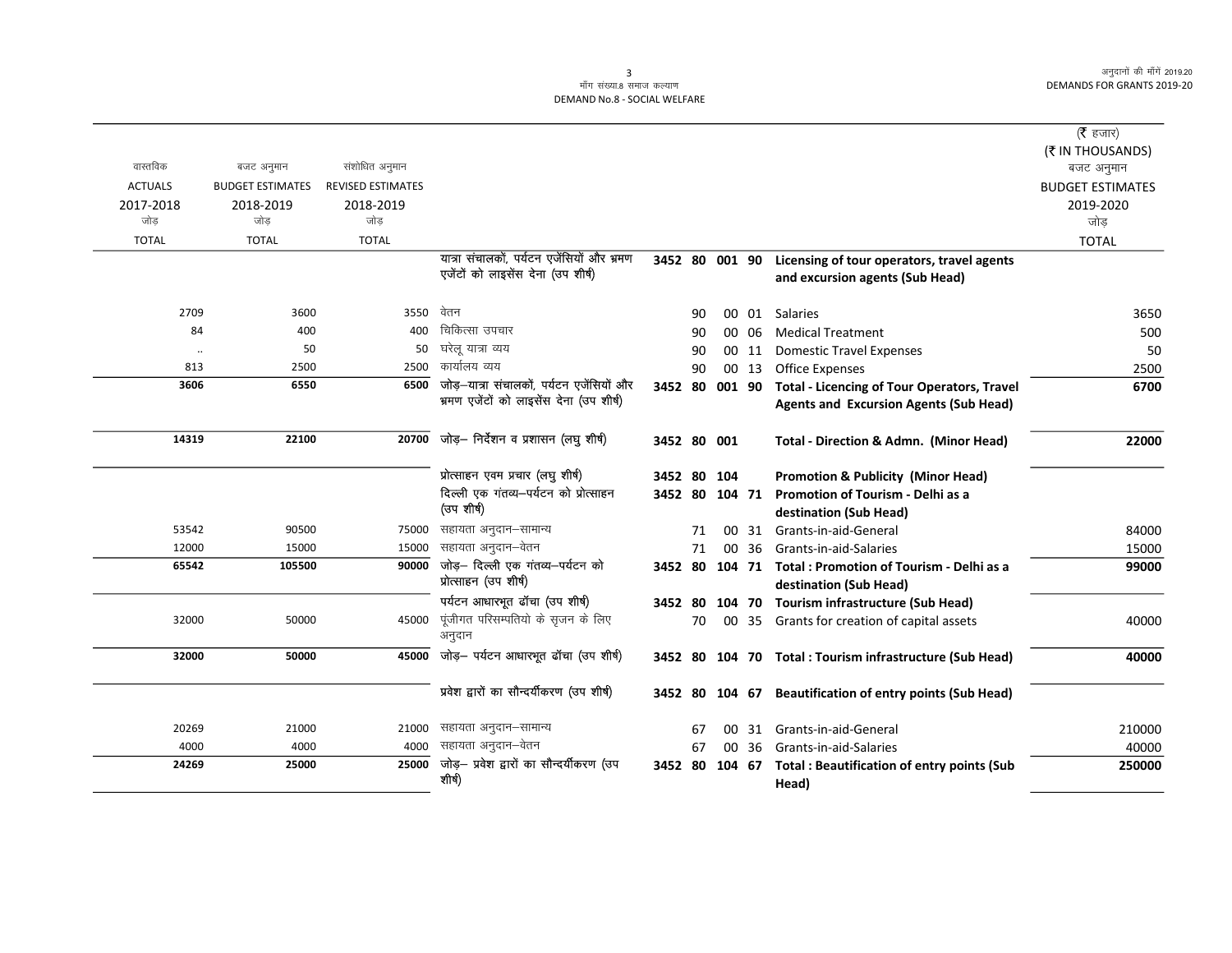## .<br>माँग संख्या.8 समाज कल्याण DEMAND No.8 - SOCIAL WELFARE

| वास्तविक         | बजट अनुमान              | संशोधित अनुमान           |                                                                                                              |                |    |    |       |                                                                                                                            | (रै हजार)<br>(₹ IN THOUSANDS)<br>बजट अनुमान |
|------------------|-------------------------|--------------------------|--------------------------------------------------------------------------------------------------------------|----------------|----|----|-------|----------------------------------------------------------------------------------------------------------------------------|---------------------------------------------|
| <b>ACTUALS</b>   | <b>BUDGET ESTIMATES</b> | <b>REVISED ESTIMATES</b> |                                                                                                              |                |    |    |       |                                                                                                                            | <b>BUDGET ESTIMATES</b>                     |
| 2017-2018<br>जोड | 2018-2019<br>जोड        | 2018-2019<br>जोड         |                                                                                                              |                |    |    |       |                                                                                                                            | 2019-2020<br>जोड                            |
| <b>TOTAL</b>     | <b>TOTAL</b>            | <b>TOTAL</b>             |                                                                                                              |                |    |    |       |                                                                                                                            | <b>TOTAL</b>                                |
| 121811           | 180500                  |                          | 160000 जोड़- प्रोत्साहन एवम प्रचार (लघु शीर्ष)                                                               | 3452 80 104    |    |    |       | <b>Total -Promotion &amp; Publicity (Minor Head)</b>                                                                       | 389000                                      |
|                  |                         |                          |                                                                                                              |                |    |    |       |                                                                                                                            |                                             |
|                  |                         |                          | सार्वजनिक क्षेत्र एवं अन्य उपक्रमों को<br>सहायता (लघु शीर्ष)                                                 | 3452 80 190    |    |    |       | <b>Assistance to Public Sector &amp; Other</b><br><b>Undertakings (Minor Head)</b>                                         |                                             |
|                  |                         |                          | छावला एवं कंगनहेडी जल कीड़ाओं के लिए                                                                         |                |    |    |       | 3452 80 190 93 Grant-in aid to DT&TDC for Chhawla and                                                                      |                                             |
|                  |                         |                          | दि.प.एवं प.वि.नि. को सहायता अनुदान (सी.<br>एस.एस) (उप शीर्ष)                                                 |                |    |    |       | Kanganheri water sports (CSS) (Sub Head)                                                                                   |                                             |
|                  | 4000                    |                          | पूंजीगत परिसम्पतियो के सृजन के लिए<br>अनुदान                                                                 |                | 93 |    | 00 35 | Grants for creation of capital assets                                                                                      |                                             |
| $\ddotsc$        | 4000                    |                          | जोड़- छावला एवं कंगनहेडी जल कीड़ाओं<br>के लिए दि.प.एवं प.वि.नि. को सहायता<br>अनुदान (सी.एस.एस) (उप शीर्ष)    |                |    |    |       | 3452 80 190 93 Total: Grant-in aid to DT&TDC for<br>Chhawla and Kanganheri water sports<br>(CSS) (Sub Head)                |                                             |
|                  |                         |                          | संजय झील में जल रोमांच पार्क के विकास<br>हेतु दि.प.एवं प.वि. को सहायता अनुदान (सी.<br>एस.एस) (उप शीर्ष)      | 3452 80 190 90 |    |    |       | Grant-in-aid to DT& TDC for development<br>of soft adventure park at Sanjay Lake<br>(CSS) (Sub Head)                       |                                             |
| $\ddotsc$        | 3000                    |                          | पूंजीगत परिसम्पतियो के सृजन के लिए<br>अनुदान                                                                 |                | 90 | 00 | 35    | Grants for creation of capital assets                                                                                      |                                             |
|                  | 3000                    |                          | जोड़— संजय झील में जल रोमांच पार्क के<br>विकास हेतु दि.प.एवं प.वि. को सहायता<br>अनुदान (सी.एस.एस) (उप शीर्ष) |                |    |    |       | 3452 80 190 90 Total: Grant-in-aid to DT& TDC for<br>development of soft adventure park at<br>Sanjay Lake (CSS) (Sub Head) |                                             |
|                  |                         |                          | दिल्ली हॉट, आई.एन.ए., नई दिल्ली की नई<br>सुविधाओं के लिए दि.प.एवं प.वि. को<br>अनुदान (सी.एस.एस.) (उप शीर्ष)  |                |    |    |       | 3452 80 190 87 Grant-in-aid to DT &TDC for new facilities<br>Delhi Haat INA New Delhi (CSS) (Sub Head)                     |                                             |
|                  | 1000                    |                          | पूंजीगत परिसम्पतियो के सृजन के लिए<br>अनुदान                                                                 |                | 87 |    | 00 35 | Grants for creation of capital assets                                                                                      |                                             |

4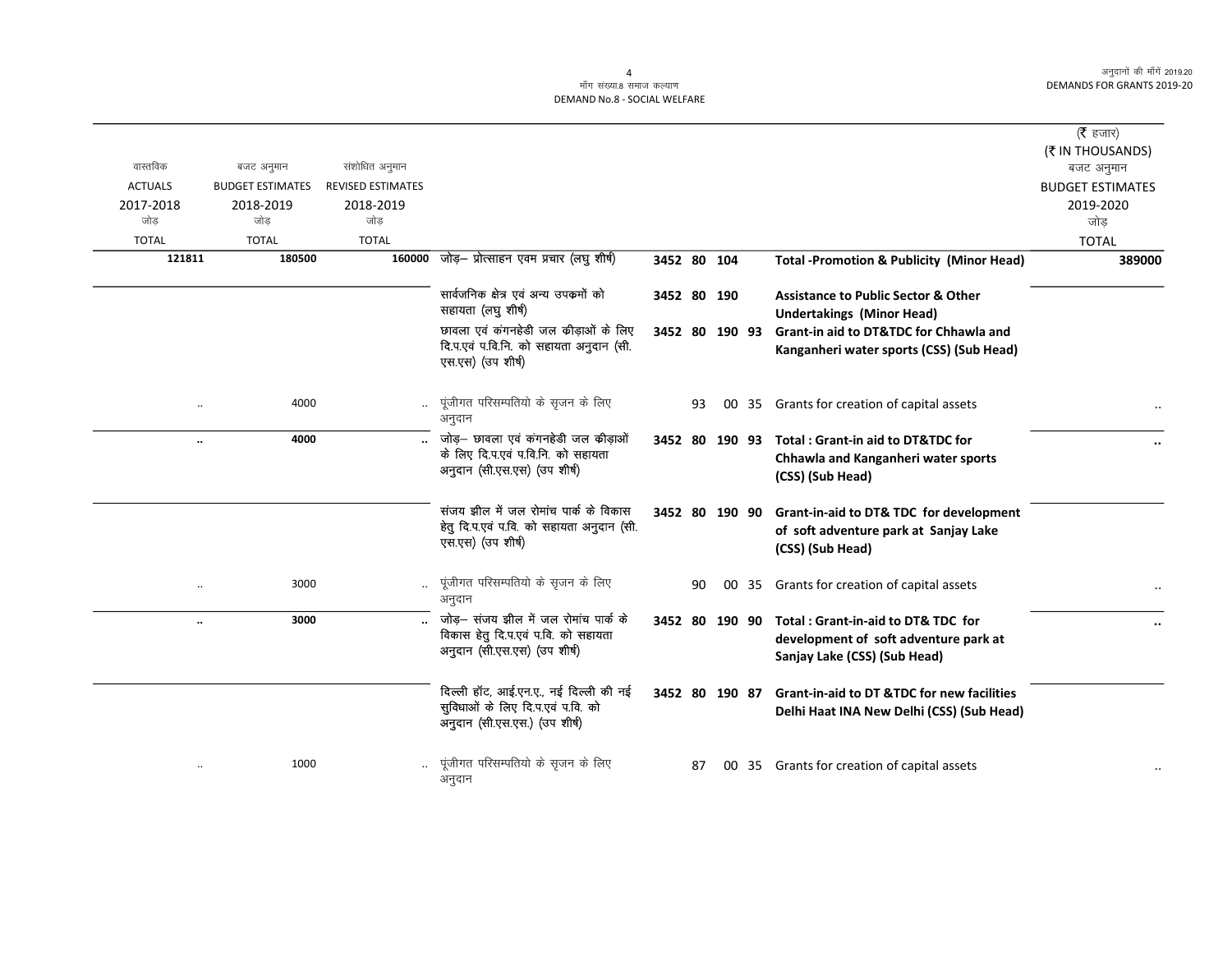|                      |                         |                                                        |                                                                                                   |             |    |                                                             |                                                                                                           | ( $\bar{\tau}$ हजार)<br>(₹ IN THOUSANDS) |
|----------------------|-------------------------|--------------------------------------------------------|---------------------------------------------------------------------------------------------------|-------------|----|-------------------------------------------------------------|-----------------------------------------------------------------------------------------------------------|------------------------------------------|
| वास्तविक             | बजट अनुमान              | संशोधित अनुमान                                         |                                                                                                   |             |    |                                                             |                                                                                                           | बजट अनुमान                               |
| <b>ACTUALS</b>       | <b>BUDGET ESTIMATES</b> | <b>REVISED ESTIMATES</b>                               |                                                                                                   |             |    |                                                             |                                                                                                           | <b>BUDGET ESTIMATES</b>                  |
| 2017-2018            | 2018-2019               | 2018-2019                                              |                                                                                                   |             |    |                                                             |                                                                                                           | 2019-2020                                |
| जोड                  | जोड                     | जोड                                                    |                                                                                                   |             |    |                                                             |                                                                                                           | जोड                                      |
| <b>TOTAL</b>         | <b>TOTAL</b>            | <b>TOTAL</b>                                           |                                                                                                   |             |    |                                                             |                                                                                                           | <b>TOTAL</b>                             |
| $\ddotsc$            | 1000                    |                                                        | जोड़- दिल्ली हॉट, आई.एन.ए., नई दिल्ली                                                             |             |    |                                                             | 3452 80 190 87 Total: Grant-in-aid to DT &TDC for new                                                     |                                          |
|                      |                         |                                                        | की नई सुविधाओं के लिए दि.प.एवं प.वि.<br>को अनुदान (सी.एस.एस.) (उप शीर्ष)                          |             |    |                                                             | facilities Delhi Haat INA New Delhi (CSS)<br>(Sub Head)                                                   |                                          |
|                      |                         |                                                        |                                                                                                   |             |    |                                                             |                                                                                                           |                                          |
|                      |                         |                                                        | दिल्ली हॉट जनकपुरी के विकास के लिय                                                                |             |    |                                                             | 3452 80 190 85 Grants-in-aid to DT & TDC for                                                              |                                          |
|                      |                         |                                                        | दि.प.एवं प.वि.को अनुदान (सी.एस.एस) (उप                                                            |             |    |                                                             | Development of Delhi Haat at Janak Puri                                                                   |                                          |
|                      |                         |                                                        | शीर्ष)                                                                                            |             |    |                                                             | (CSS) (Sub Head)                                                                                          |                                          |
| $\ddotsc$            | 10000                   |                                                        | पूंजीगत परिसम्पतियो के सृजन के लिए<br>अनुदान                                                      |             | 85 | 00 35                                                       | Grants for creation of capital assets                                                                     |                                          |
| $\ddot{\phantom{a}}$ | 10000                   |                                                        | जोड़- दिल्ली हॉट जनकपुरी के विकास के                                                              |             |    |                                                             | 3452 80 190 85 Total: Grants-in-aid to DT & TDC for                                                       |                                          |
|                      |                         | लिय दि.प.एवं प.वि. को अनुदान (सी.एस.<br>एस) (उप शीर्ष) |                                                                                                   |             |    | Development of Delhi Haat at Janak Puri<br>(CSS) (Sub Head) |                                                                                                           |                                          |
|                      |                         |                                                        | अतुल्य भारत महोत्सव के समारोह के लिए<br>दि.प.एवं प.वि. को सहायता अनुदान (सी.<br>एस.एस) (उप शीर्ष) |             |    |                                                             | 3452 80 190 83 Grants-in-aid to DT & TDC for Celebration<br>of Incredible India Festival (CSS) (Sub Head) |                                          |
| $\ldots$             | 1500                    |                                                        | सहायता अनुदान–सामान्य                                                                             |             | 83 | 00 31                                                       | Grants-in-aid-General                                                                                     |                                          |
| $\ddotsc$            | 1500                    |                                                        | जोड़-अतुल्य भारत महोत्सव के समारोह के                                                             |             |    |                                                             | 3452 80 190 83 Total: Grants-in-aid to DT & TDC for                                                       |                                          |
|                      |                         |                                                        | लिए दि.प.एवं प.वि. को सहायता अनुदान                                                               |             |    |                                                             | <b>Celebration of Incredible India Festival</b>                                                           |                                          |
|                      |                         |                                                        | (सी.एस.एस) (उप शीर्ष)                                                                             |             |    |                                                             | (CSS) (Sub Head)                                                                                          |                                          |
|                      |                         |                                                        | स्वदेश दर्शन के लिए डीटी और टीडीसी                                                                |             |    |                                                             | 3452 80 190 82 Grants-in-aid to DT & TDC for Swadesh                                                      |                                          |
|                      |                         |                                                        | को सहायता अनुदान (सी.एस.एस) (उप शीर्ष)                                                            |             |    |                                                             | Darshan (CSS) (Sub Head)                                                                                  |                                          |
| $\ddotsc$            | 200000                  | 3800                                                   | सहायता अनुदान–सामान्य                                                                             |             | 82 | 00 31                                                       | Grants-in-aid-General                                                                                     | 15000                                    |
|                      | 200000                  | 3800                                                   | जोड़—स्वदेश दर्शन के लिए डीटी और                                                                  |             |    |                                                             | 3452 80 190 82 Total: Grants-in-aid to DT & TDC for                                                       | 15000                                    |
|                      |                         |                                                        | टीडीसी को सहायता अनुदान (सी.एस.एस)<br>(उप शीर्ष)                                                  |             |    |                                                             | Swadesh Darshan (CSS) (Sub Head)                                                                          |                                          |
| $\ddotsc$            | 219500                  | 3800                                                   | जोड़-सार्वजनिक क्षेत्र एवं अन्य उपकर्मो को<br>सहायता (लघु शीर्ष)                                  | 3452 80 190 |    |                                                             | <b>Total - Assistance to Public Sector &amp; Other</b><br><b>Undertakings (Minor Head)</b>                | 15000                                    |
| 136130               | 422100                  | 184500                                                 | जोड़-सामान्य (उप मुख्य शीर्ष)                                                                     | 3452 80     |    |                                                             | <b>Total - General (Sub Major Head)</b>                                                                   | 426000                                   |
| 146130               | 460600                  |                                                        | 270200 जोड़-मुख्य शीर्ष "3452"                                                                    | 3452        |    |                                                             | <b>TOTAL - MAJOR HEAD"3452"</b>                                                                           | 492000                                   |